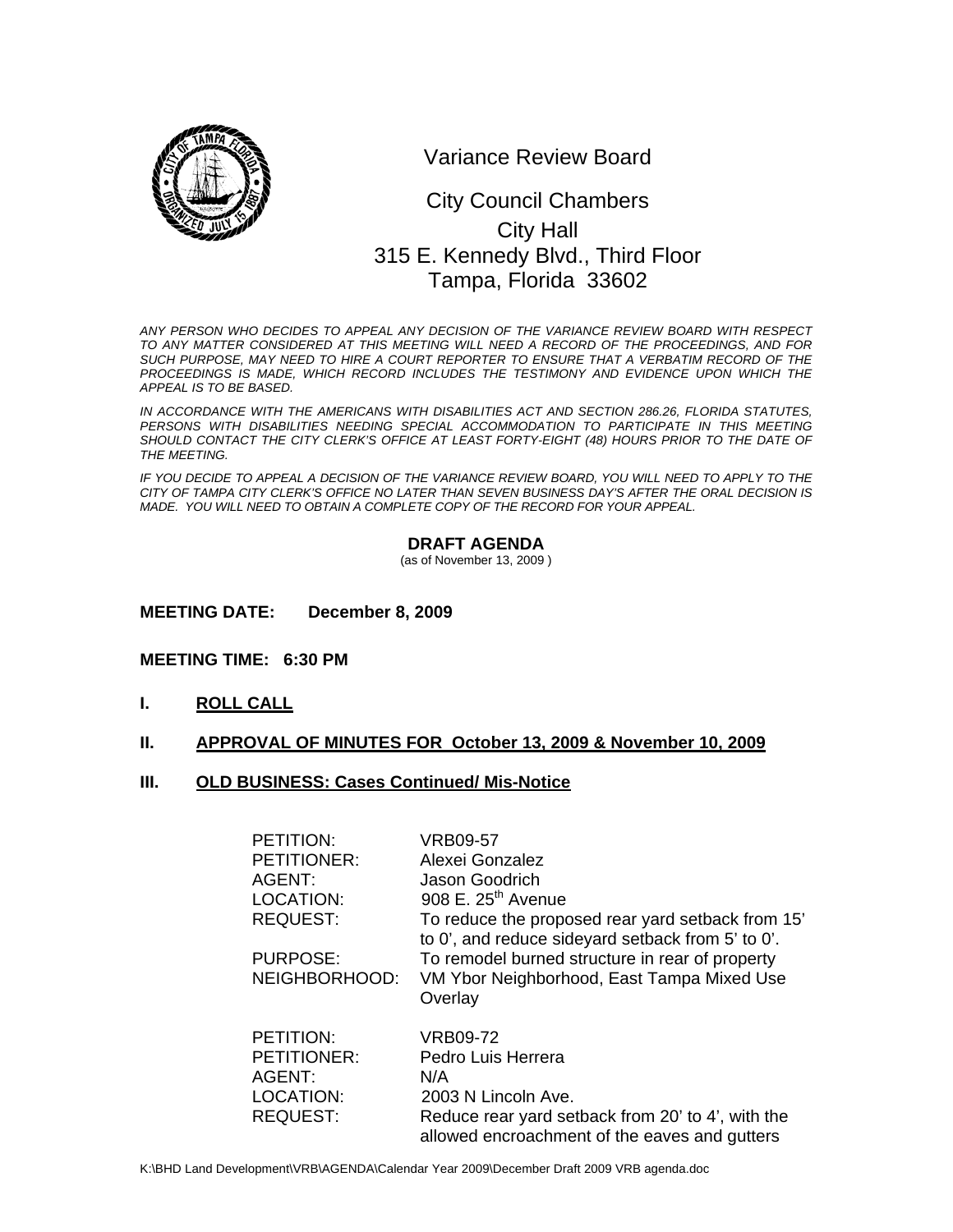| PURPOSE:<br>NEIGHBORHOOD:                                          | To construct addition to single family home.<br>NE MacFarlane Neighborhood & Crimewatch<br>Association                                                                        |
|--------------------------------------------------------------------|-------------------------------------------------------------------------------------------------------------------------------------------------------------------------------|
| PETITION:<br>PETITIONER:<br>AGENT:<br>LOCATION:<br><b>REQUEST:</b> | <b>VRB09-68</b><br>Eric & Courtney Hoening<br>Stephan Michelini<br>2410 Sunset Drive<br>Reduce rear yard setback from 20' to 3' and reduce<br>side yard setback from 7' to 3' |
| <b>PURPOSE:</b>                                                    | Build accessory structure for single-family home                                                                                                                              |
| NEIGHBORHOOD:                                                      | New Suburb Beautiful Civic Assn.                                                                                                                                              |
| PETITION:                                                          | VRB09-77                                                                                                                                                                      |
| <b>PETITIONER:</b>                                                 | Sylvia Mansour                                                                                                                                                                |
| AGENT:                                                             | Sylvia Mansour                                                                                                                                                                |
| LOCATION:                                                          | 2304 S Clark Ave.                                                                                                                                                             |
| <b>REQUEST:</b>                                                    | Reduce side yard setback from 7' to 1', with the<br>allowed encroachment of the eaves and gutters                                                                             |
| <b>PURPOSE:</b>                                                    | To construct second floor addition to single family<br>home.                                                                                                                  |
| NEIGHBORHOOD:                                                      | Palma Ceia West Neighborhood Assoc.                                                                                                                                           |

# **IV. NEW BUSINESS**

A. TREE & LANDSCAPE / TRANSPORTATION / SIGN VARIANCES/ **SPECIAL TOPICS** 

## B. GENERAL VARIANCES

| PETITION:                                                                 | VRB09-78                                                                                                                                                                                                                               |
|---------------------------------------------------------------------------|----------------------------------------------------------------------------------------------------------------------------------------------------------------------------------------------------------------------------------------|
| PETITIONER:                                                               | Jason Hodges                                                                                                                                                                                                                           |
| AGENT:                                                                    | N/A                                                                                                                                                                                                                                    |
| LOCATION:                                                                 | 911 W West Street                                                                                                                                                                                                                      |
| <b>REQUEST:</b>                                                           | Reduce rear yard setback from 20' to 10'.                                                                                                                                                                                              |
| <b>PURPOSE:</b>                                                           | To construct a detached 3 car garage                                                                                                                                                                                                   |
| NEIGHBORHOOD:                                                             | Riverside Heights Civic Assoc.                                                                                                                                                                                                         |
| PETITION:<br><b>PETITIONER:</b><br>AGENT:<br>LOCATION:<br><b>REQUEST:</b> | VRB10-01<br>Alicia Ameneiro<br>Juan Carlos Castillo<br>1910 W Saint Isabel Street<br>Reduce side yard setback from 7' to 4" and reduce<br>rear yard setback from 20' to 14', with the allowed<br>encroachment of the eaves and gutters |
| PURPOSE:                                                                  | To construct a bedroom addition                                                                                                                                                                                                        |
| NEIGHBORHOOD:                                                             | Riverside Heights Civic Assoc.                                                                                                                                                                                                         |
| PETITION:                                                                 | VRB10-02                                                                                                                                                                                                                               |
| PETITIONER:                                                               | <b>Curtis Brown</b>                                                                                                                                                                                                                    |
| LOCATION:                                                                 | 2110 E Genesee Street                                                                                                                                                                                                                  |

K:\BHD Land Development\VRB\AGENDA\Calendar Year 2009\December Draft 2009 VRB agenda.doc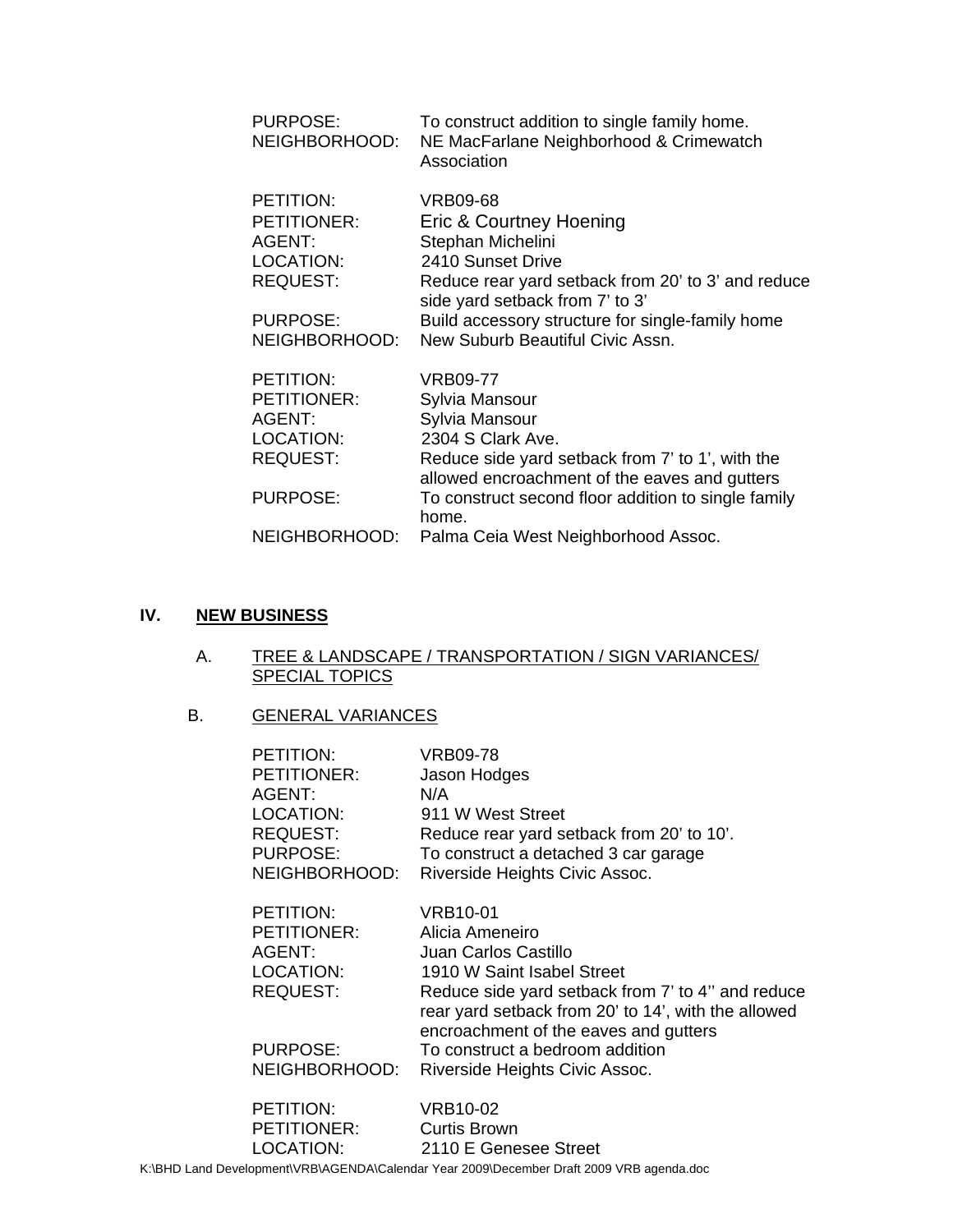| <b>REQUEST:</b>    | Reduce rear yard setback from 20' to 5', with the<br>allowed encroachment of the eaves and gutters                                                                             |
|--------------------|--------------------------------------------------------------------------------------------------------------------------------------------------------------------------------|
| <b>PURPOSE:</b>    | To construct detached utility/workshop structure,<br>with carport, for single family home<br>East Tampa Community Revitalization & East<br>Tampa Business & Civic Assoc., Inc. |
| NEIGHBORHOOD:      |                                                                                                                                                                                |
| PETITION:          | <b>VRB10-03</b>                                                                                                                                                                |
| PETITIONER:        | Aaron & Diana Bloom                                                                                                                                                            |
| LOCATION:          | 3312 W Dorchester Street                                                                                                                                                       |
| <b>REQUEST:</b>    | Reduce side yard setback from 5' to 3', with the<br>allowed encroachment of the eaves and gutters                                                                              |
| <b>PURPOSE:</b>    | To construct pool, deck & screen enclosure                                                                                                                                     |
| NEIGHBORHOOD:      | Bayshore Beautiful Homeowners Assoc., Inc.                                                                                                                                     |
| PETITION:          | <b>VRB10-04</b>                                                                                                                                                                |
| <b>PETITIONER:</b> | Michael & Lisa Goetz                                                                                                                                                           |
| <b>LOCATION:</b>   | 4909 St. Croix Drive                                                                                                                                                           |
| <b>REQUEST:</b>    | Reduce side yard setback from 7' to 4'                                                                                                                                         |
| <b>PURPOSE:</b>    | To construct an addition to single family home                                                                                                                                 |
| NEIGHBORHOOD:      | Culbreath Isles Homeowners Assoc. & Sunset Park<br>Area Homeowners Assoc., Inc.                                                                                                |
|                    |                                                                                                                                                                                |
| PETITION:          | <b>VRB10-05</b>                                                                                                                                                                |
| PETITIONER:        | William & Mary Atkins                                                                                                                                                          |
| AGENT:             | Kimberly Clement, Clement Foss Architects                                                                                                                                      |
| LOCATION:          | 494 Bosphorous Avenue                                                                                                                                                          |
| <b>REQUEST:</b>    | Reduce side yard setback from 7' to 5.4' and<br>reduce front yard setback from 25' to 17', with the                                                                            |
|                    | allowed encroachment of the eaves and gutters                                                                                                                                  |
| <b>PURPOSE:</b>    | To construct bedroom & garage addition                                                                                                                                         |
| NEIGHBORHOOD:      | Davis Island Civic Assoc.                                                                                                                                                      |
| PETITION:          | <b>VRB10-06</b>                                                                                                                                                                |
| <b>PETITIONER:</b> | <b>Ted Cardoso</b>                                                                                                                                                             |
| AGENT:             | <b>Ted Cardoso</b>                                                                                                                                                             |
| LOCATION:          | 917 E 17 <sup>th</sup> Avenue                                                                                                                                                  |
| <b>REQUEST:</b>    | Reduce side yard setback from 5' to 2.5' and                                                                                                                                   |
|                    | reduce rear yard setback from 15' to 4', with the<br>allowed encroachment of the eaves and gutters                                                                             |
| <b>PURPOSE:</b>    | To enlarge an existing garage                                                                                                                                                  |
| NEIGHBORHOOD:      | VM Ybor Neighborhood Assoc.                                                                                                                                                    |
| PETITION:          | <b>VRB10-07</b>                                                                                                                                                                |
| PETITIONER:        | Kelly & Ed Bulleit                                                                                                                                                             |
| LOCATION:          | 4921 Bay Way Dr.                                                                                                                                                               |
| <b>REQUEST:</b>    | Reduce rear yard setback from 20' to 15', with the                                                                                                                             |
|                    | allowed encroachment of the eaves and gutters                                                                                                                                  |
| PURPOSE:           | To construct an open porch structure enclosure                                                                                                                                 |
| NEIGHBORHOOD:      | Beach Park Isles Civic Assoc.                                                                                                                                                  |
| PETITION:          | <b>VRB10-09</b>                                                                                                                                                                |
| PETITIONER:        | <b>Tom MacQuarrie</b>                                                                                                                                                          |

K:\BHD Land Development\VRB\AGENDA\Calendar Year 2009\December Draft 2009 VRB agenda.doc